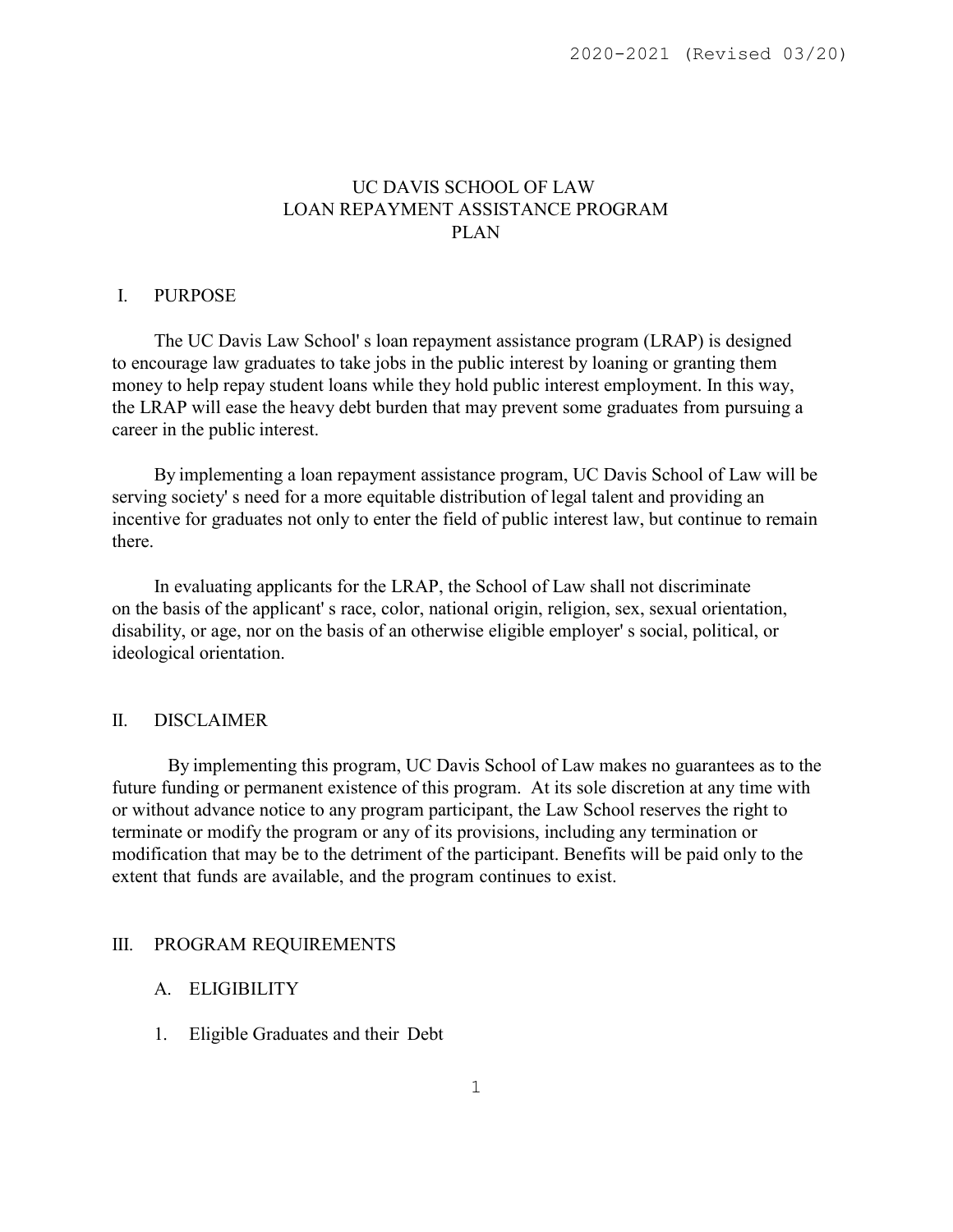Persons receiving benefits will be King Hall graduates from the class of 1990 and beyond. To receive program benefits, these graduates must have outstanding need-based educational loans. Bar loans are not included. In addition to law school loans, loans taken out for undergraduate and other graduate-level study prior to law school are considered part of the total debt eligible for repayment assistance.

### 2. Eligible Employment

This LRAP provides assistance for King Hall graduates who perform law-related work for nonprofit organizations that qualify for tax exemption under IRS Code Sections  $501(c)(3)$ , (4), or (5) or who are employed directly by a local, state, or federal government agency, or who are employed international non-governmental organization (NGO) that perform work analogous to the previously described eligible employment. Positions with an agency of a foreign government she be considered on a case-by-case basis.

Graduates who secure eligible employment at a rate of no less than 50% time (20 hours per week) may participate in the program. Volunteer positions provided by an otherwise eligible employer shall not qualify as "work" for the purpose of LRAP.

The Oversight Committee may establish future guidelines to expand the program into categories of employment that satisfy the purposes of the LRAP but are not nonprofit organizations or local, state, or federal government agency employers. Any future guidelines must be based on objective criteria.

The program will not disburse benefits to graduates while they are performing judicial clerkships. However, for the graduate/clerk who later accepts eligible employment, his or her tenure as a clerk shall be credited toward the total number of years of program participation.

3. Income Eligibility

No one having over \$80,000 of annual income will be eligible to enter the program. To enter the program at 50% time or more, when calculated at 100% time, the annual income from eligible employment cannot exceed the \$80,000 ceiling, and the total income from all sources cannot exceed \$80,000 annually.

No one having over \$80,000 of annual income will be eligible to remain in the program. If a participant is working less than 100% time, but at least 50% time, the annual income ceiling of \$80,000 is proportionally reduced depending on the rate at which the participant is employed.

Applicants must report income from all sources.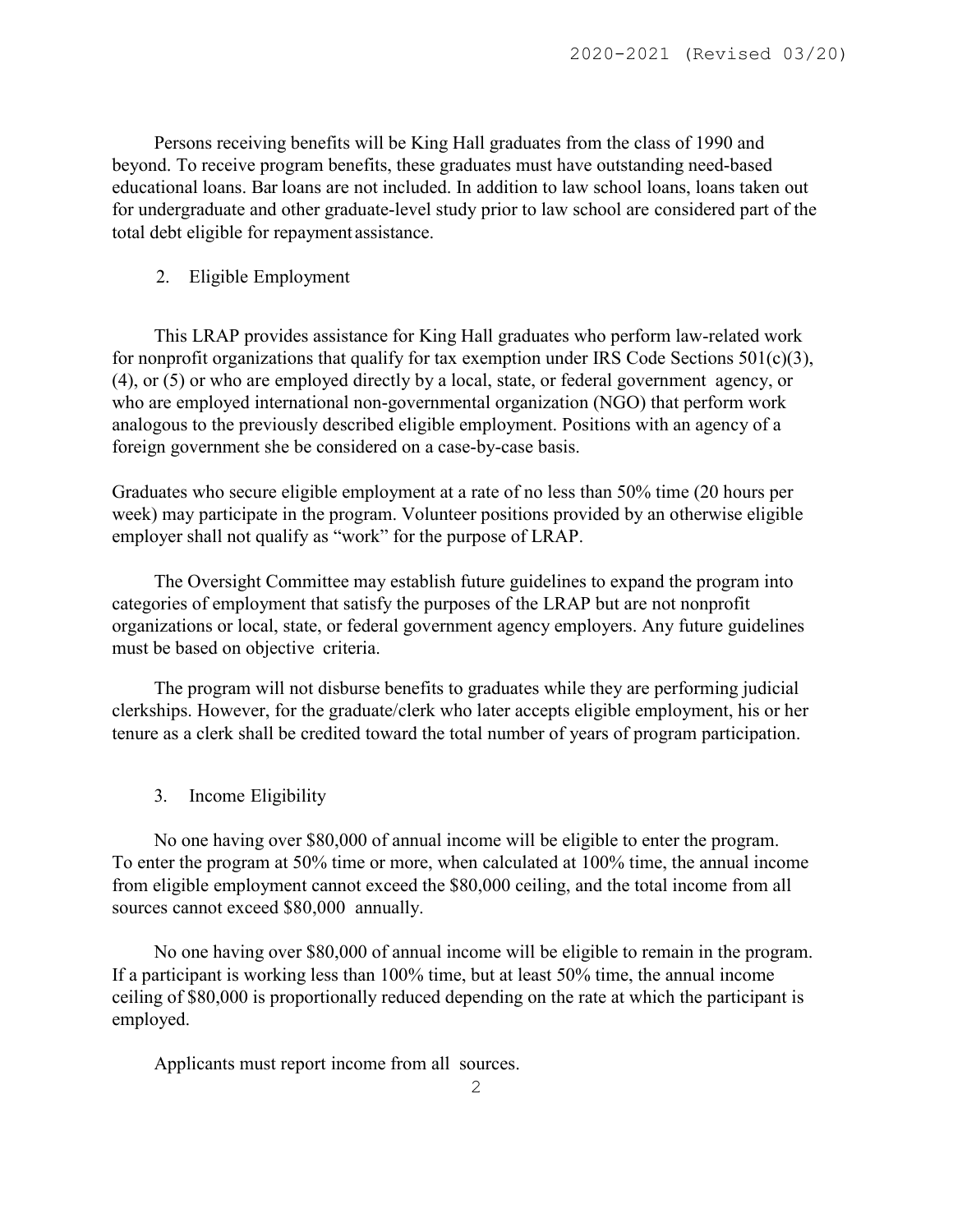The Oversight Committee reserves the right to deny eligibility in any individual case if projected income does not appear to reflect an applicant's true financial need.

Applicants with a spouse or domestic partner (hereinafter referred to as "partner") will be treated as having the higher of (a) the applicant' s income; or (b) one-half of the combined incomes of the applicant and his or her partner. Applicants with partners who earn less than \$5,000 per year will be allowed a deduction from their income in the amount of \$5,000 less any income earned by their partners. If both partners are program applicants and each partner have an income under the income eligibility ceiling, each partner will be eligible for the program. A deduction of \$5,000 will also be given for each person claimed as a dependent on the applicant' s income tax returns.

In event of insufficient funding, applicants with greatest need and lowest income will be funded first.

4. Eligible Loans

The loan debt limit on all LRAP-eligible loans shall not exceed \$150,000. Any LRAP participant with an overall debt of over \$150,000 will have their benefit calculated based on the debt limit.

Only loans borrowed prior to attending law school and during law school attendance are LRAP-eligible. Post-law school loans, such as (but not limited to) loans for LL.M and J.S.D. programs are not LRAP-eligible.

5. Leaves

A participant in the LRAP will be allowed to take a leave from the program for up to two years for any reason. During this period, the graduate will not be eligible for new LRAP assistance or forgiveness of any previous loans, but repayment of LRAP loans will not be necessary. If the participant does not return to the program within two years, the program loans will become payable to the extent not forgiven.

6. Deadline for Entrance

Graduates must apply for loan repayment assistance within the first three and one-half years following graduation. Eligible participants may enter the program at any time during that three and one-half year period. For graduates pursuing judicial clerkships, the three and one-half year enrollment eligibility period will begin at graduation but will not include any time spent in a judicial clerkship during the three and one-half year period.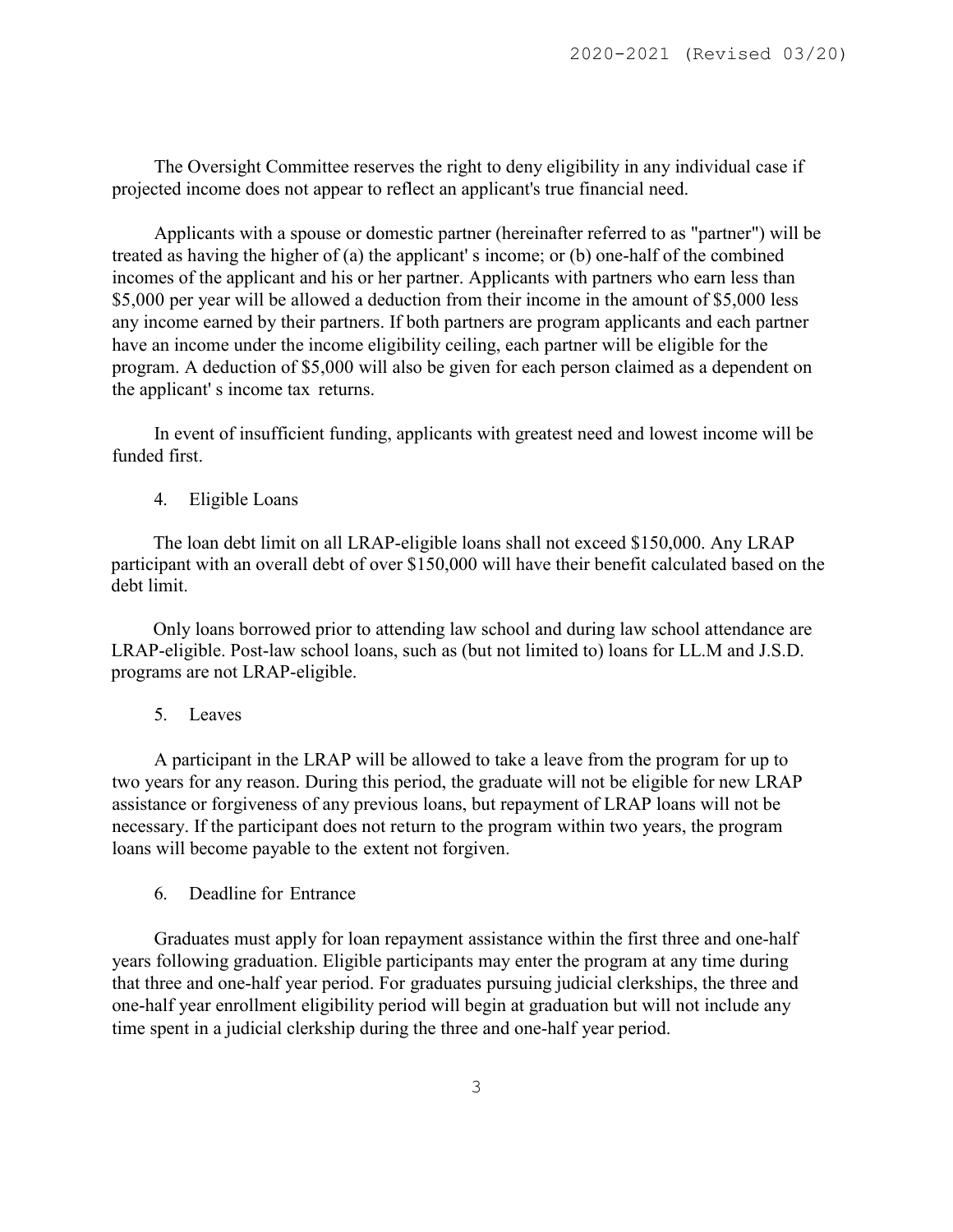# 7. Deadline for Exit

Participants will only receive benefits for 10 years of qualifying employment. Participants will have to repay on their own any student loan debt still outstanding after their eligibility period has expired.

## B. BENEFITS

# 1. Benefit Calculation

LRAP awards will be 10 to 100 percent of the applicant's annual federal Income Driven Repayment (IDR) plan plus 10 to 100 percent of the applicant's annual unpaid interest. Unpaid interest is Eligible Annual Interest less Annual IDR. If IDR is greater than Eligible Annual Interest, Unpaid Interest will be zero. The award percentage depends on the applicable income as shown below.

Applicants with applicable incomes at or below \$53,000 will have awards calculated at 100 percent.

Applicants with applicable incomes of \$80,000 will have awards calculated at 10 percent.

Applicants with applicable incomes greater than \$53,000 but less than \$80,000 will be awarded at percentages declining from 100 to 10 percent (see Award Percentage Table).

Applicants with applicable incomes greater than \$80,000 are not eligible to participate in the LRAP.

# LRAP AWARD PERCENTAGE TABLE

| Applicable Income   | <b>Award Percentage</b> |
|---------------------|-------------------------|
| Less than $$53,000$ | 100%                    |
| \$55,000            | 90%                     |
| \$60,000            | 75%                     |
| \$65,000            | 60%                     |
| \$70,000            | 40%                     |
| \$75,000            | 25%                     |
| \$80,000            | 10%                     |
| More than \$80,000  | ineligible              |
|                     |                         |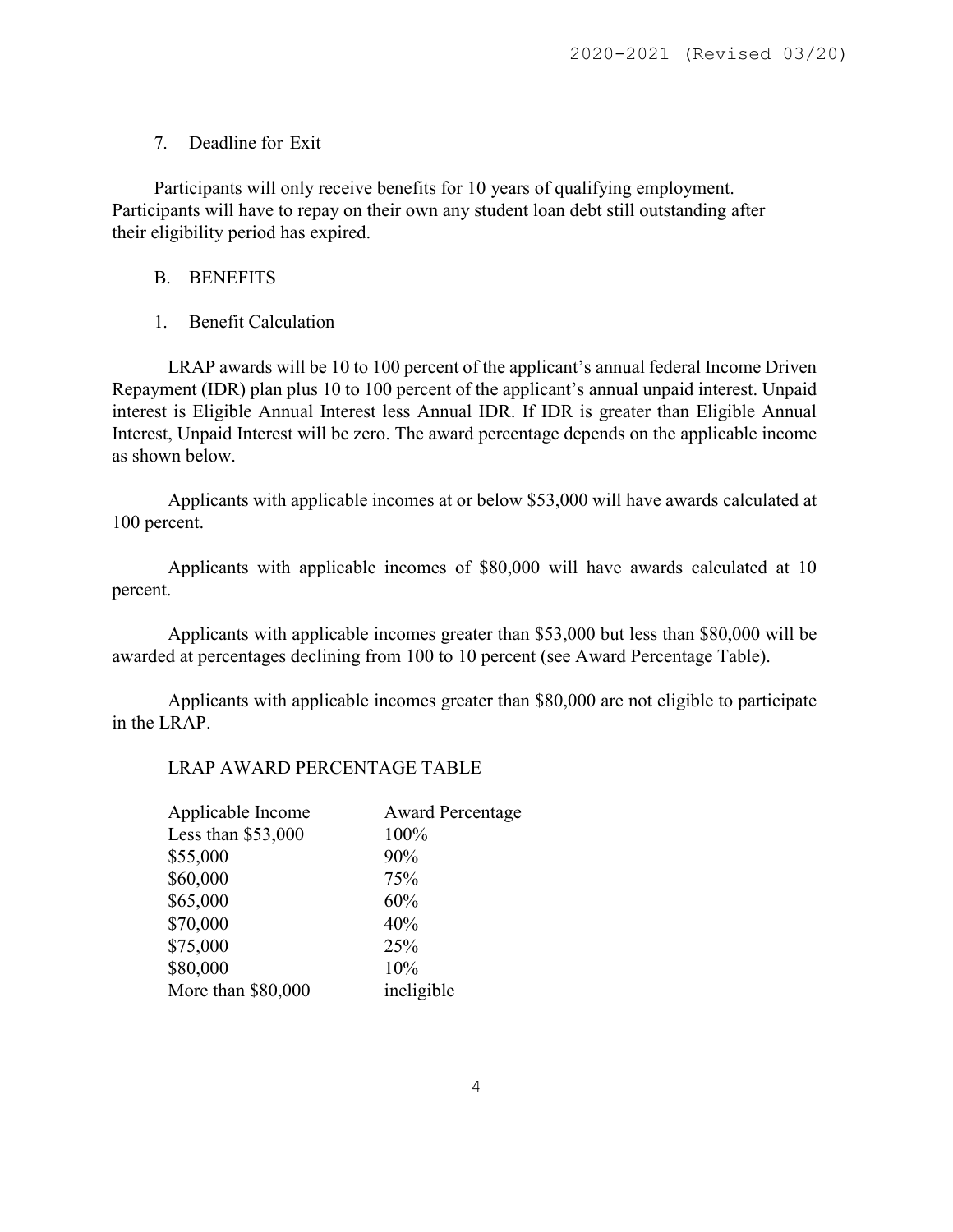### 2. Nature of Benefits

Program participants will be issued two checks per year: one at the beginning of the calendar year for which participation is approved, and one in July. The dollar value of the checks will be calculated by subtracting the graduate' s expected contributions, if any, from the amount of his or her calculated annual IDR. Each payment will constitute an interest-free loan to the participant. At the end of each six-month period of qualifying employment, the loan will be forgiven, and a new loan will be issued for the subsequent period if all program requirements have been met. Participants who leave the program before LRAP loans are forgiven will be required to repay the unforgiven portion of the loan. Any participant who becomes ineligible to continue in the program must notify the law school immediately upon becoming ineligible. Any funds received after a participant becomes ineligible must be repaid.

The details for repayment will be worked out individually with the Law School Financial Aid Office. It is expected that the terms of repayment will reflect the participant's salary after leaving qualifying employment. Interest will start to accrue as soon as the participant leaves qualifying employment.

The receipt of a loan under this program may create taxable income in the year of receipt or in the year any loan amount is forgiven or is terminated by the program.

3. Annual Income-Driven Repayment (IDR)

Annual IDR equals ten percent (10%) of discretionary income (the amount be which applicable income exceeds 150 percent of the federal poverty rate for a single person) and will be calculated by King Hall using applicable income and the federal poverty rate for a single person.

### IV. PROGRAM OVERSIGHT

Administration of the Loan Repayment Assistance Program will be under the Office of the Dean according to the following provisions:

The Law School Office of Financial Aid will oversee the program pursuant to the guidelines contained in the plan document.

Use of LRAP funds for purposes other than loan repayment is prohibited. Misuse of LRAP proceeds is grounds for expulsion from the program.

There shall be an Oversight Committee, subject to the authority of the Dean, composed of two students from the King Hall Legal Foundation, one designate made by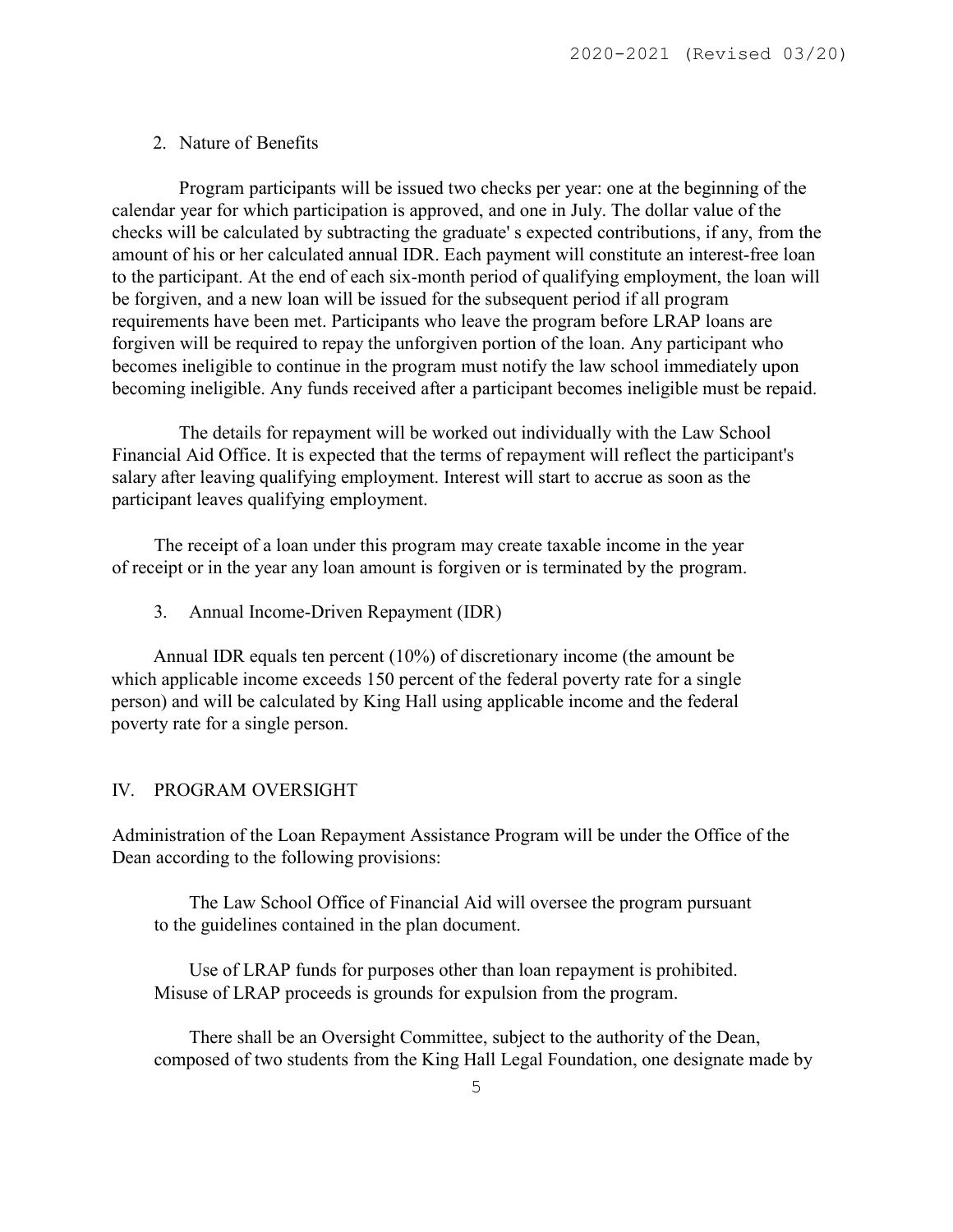the Office of the Dean, three faculty members, and one alumnus.

The Committee' s responsibilities shall include, but shall not be limited to: Interpreting and promulgating program rules and regulations so as to avoid potential abuses of the program.

Notifying all program participants of program requirements. Reporting annually to the Law School community on the progress of the program, on any eligibility changes, and on the program' s financial condition.

Acting as a consultant to the Law School Financial Aid Office regarding any problems or ambiguities that might arise in the administration of the program.

Considering positions not listed in the employment eligibility provisions as qualifying for admission to the program.

Reviewing and adjusting annually the various schedules contained in this document in consideration of prevailing economic conditions.

## V. APPLICATION AND LOAN DISBURSEMENT PROCEDURES

### A. INITIAL APPLICATION PROCEDURES

Graduates applying for their first year in the program shall complete an application and provide the following:

- 1. Proof of employment with a qualifying organization. This proof would have to include a descriptive statement of the position held by the graduate, the office' s address, the name of its director or other contact person, and a statement from the organization that it qualifies as a  $\text{'}501(c)(3)$ , (4), or (5) tax exempt organization or as a local, state, or federal government agency.
- 2. Income information including salary (to be verified by the employer) and any additional anticipated sources of income from January 1 through December 31 for the year in which assistance issought.
- 3. A list of educational debts, including the name of each lender for each loan, the month and year each loan went into repayment, the total borrowed under each loan, and the dollar amount of monthly repayment obligations per loan. Verification from each lender will also be required.